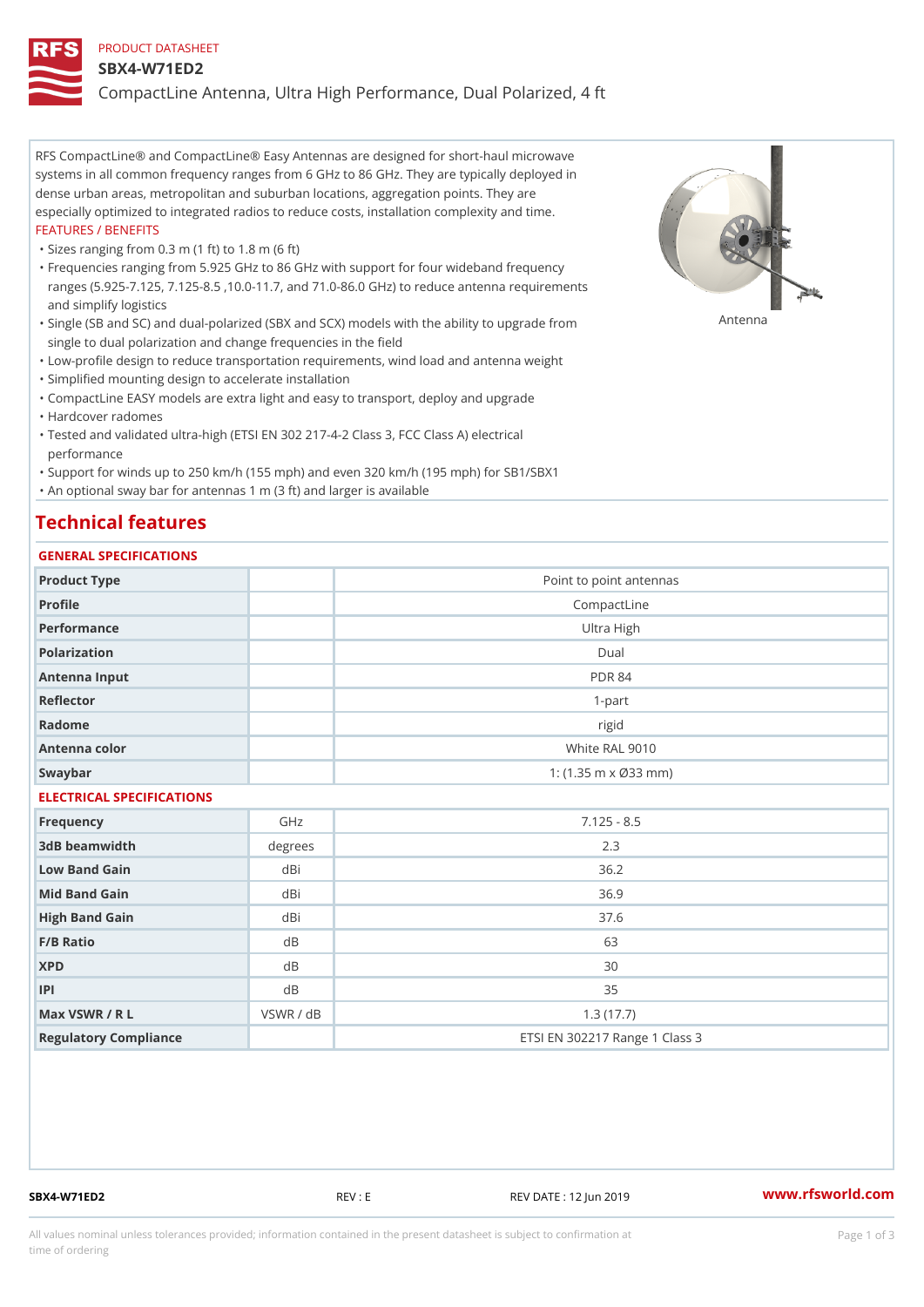## PRODUCT DATASHEET

## SBX4-W71ED2

CompactLine Antenna, Ultra High Performance, Dual Polarized, 4 ft

|                                                                   | MECHANICAL SPECIFICATIONS |                                                   |  |
|-------------------------------------------------------------------|---------------------------|---------------------------------------------------|--|
| Diameter                                                          | ft $(m)$                  | 4(1.2)                                            |  |
| Elevation Adjustment                                              | degrees                   | ± 15                                              |  |
| Azimuth Adjustment                                                | degrees                   | ± 15                                              |  |
| Polarization Adjustment                                           | degrees                   | ± 5                                               |  |
| Mounting Pipe Diameter<br>minimum                                 | $mm$ (in)                 | 114(4.5)                                          |  |
| Mounting Pipe Diameter<br>maximum                                 | $mm$ (in)                 | 114(4.5)                                          |  |
| Approximate Weight                                                | kg (lb)                   | 30(66)                                            |  |
| Survival Windspeed                                                | $km/h$ (mph)              | 252 (155)                                         |  |
| Operational Windspeed                                             | $km/h$ (mph)              | 252 (155)                                         |  |
| <b>STRUCTURE</b>                                                  |                           |                                                   |  |
| Radome Material                                                   |                           | rigid                                             |  |
| FURTHER ACCESSORIES                                               |                           |                                                   |  |
| optional Swaybar                                                  |                           | 1: SMA-SK-4 (1.35 m x Ø33 mm)                     |  |
| Further Accessories                                               |                           | SMA-SKO-UNIVERSAL : Universal sway bar fixation l |  |
| MOUNTOUTLINE                                                      |                           |                                                   |  |
| m m<br>$Dimension_A$<br>(in)                                      |                           | 1262(49.7)                                        |  |
| m m<br>$Dimension_B$<br>(in)                                      |                           | 608 (23.9)                                        |  |
| m m<br>$Dimension_C$<br>(i n)                                     |                           | 270 (10.6)                                        |  |
| $Dim_D - D -$<br>m m<br>$114$ m m $(4.5$ _ ir $)$ $R$ ii p $\geq$ |                           | 358 (14.1)                                        |  |
| m m<br>$Dimension$ = E<br>(in)                                    |                           | 59(2.3)                                           |  |
| m m<br>$Dimension_F$<br>(in)                                      |                           | 230(9.1)                                          |  |
| m m<br>$Dimension_G$                                              |                           | 186(7.3)                                          |  |

SBX4-W71ED2 REV : E REV DATE : 12 Jun 2019 WWW.rfsworld.com

All values nominal unless tolerances provided; information contained in the present datasheet is subject to Pcapgelio an atio time of ordering